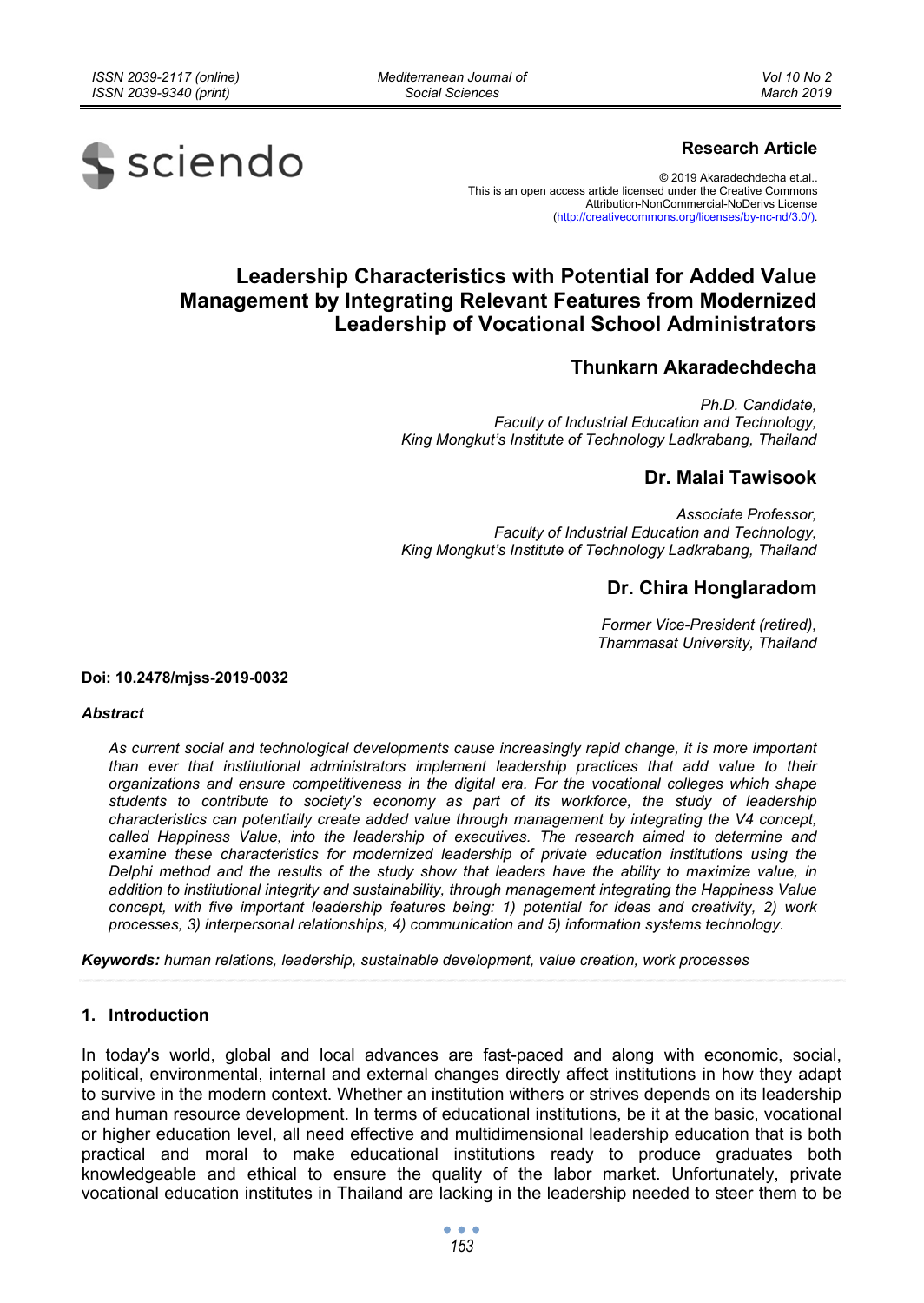| ISSN 2039-2117 (online) | Mediterranean Journal of | Vol 10 No 2 |
|-------------------------|--------------------------|-------------|
| ISSN 2039-9340 (print)  | Social Sciences          | March 2019  |

both effective and competitive. There are over 900 public and private vocational schools in Thailand and enrollment, along with the quality of graduates, is in a state of decline. The Thai government has continuously endeavored to reform the country's educational system. To meet the needs of today's labor market, developing the leadership characteristics of school administrators is essential. The quality of vocational education in Thailand, as indicated by the results of the third round of vocational accreditation (2011-2015) by the Office of Education Standards and Quality Assessment under the Office of the Private Education Commission, is at a low standard. Of the 364 private vocational education institutions in Thailand, only 15 received high-level certifications, and 205 certified at a satisfactory level. 39.5% failed to gain accreditation. One factor directly affecting the quality of education is leadership, specifically the characteristics of school administrators and how they manage their staff and institutions.

At present in the private sector of vocational studies, there is a demand for executives possessing effective and moral leadership skills who can add value to their institutions in a variety of dimensions, but especially in creating a "happiness value" for all participants and learners, wherein they are motivated by their positive attachment to the institution and not just by monetary compensation or personal gain. For many schools, this type of institutional culture is a coveted goal and will facilitate readiness for the development of students to have knowledge and to exercise morality, thereby improving the quality of the labor market.

#### **2. Objective**

The objective of this research was to study and synthesize the characteristics of potential leaders that are needed for value-added management and integrating their conceptual relationship into key features to determine a modernized leadership style for administrators of private vocational schools.



#### **3. Conceptual Framework**

**Figure 1**. Conceptual framework for the research

Figure 1 illustrates the interconnected relationship among competency (administrators' skills and the ability to manage), motivation (administrators' ability to inspire and influence) and context (internally the introduction of information technology and externally dealing with factors such as globalization and changes in economic, social, political, legal, and environmental conditions). Creating added value in V1 is linked to competency and motivation. Creating added value in V2 is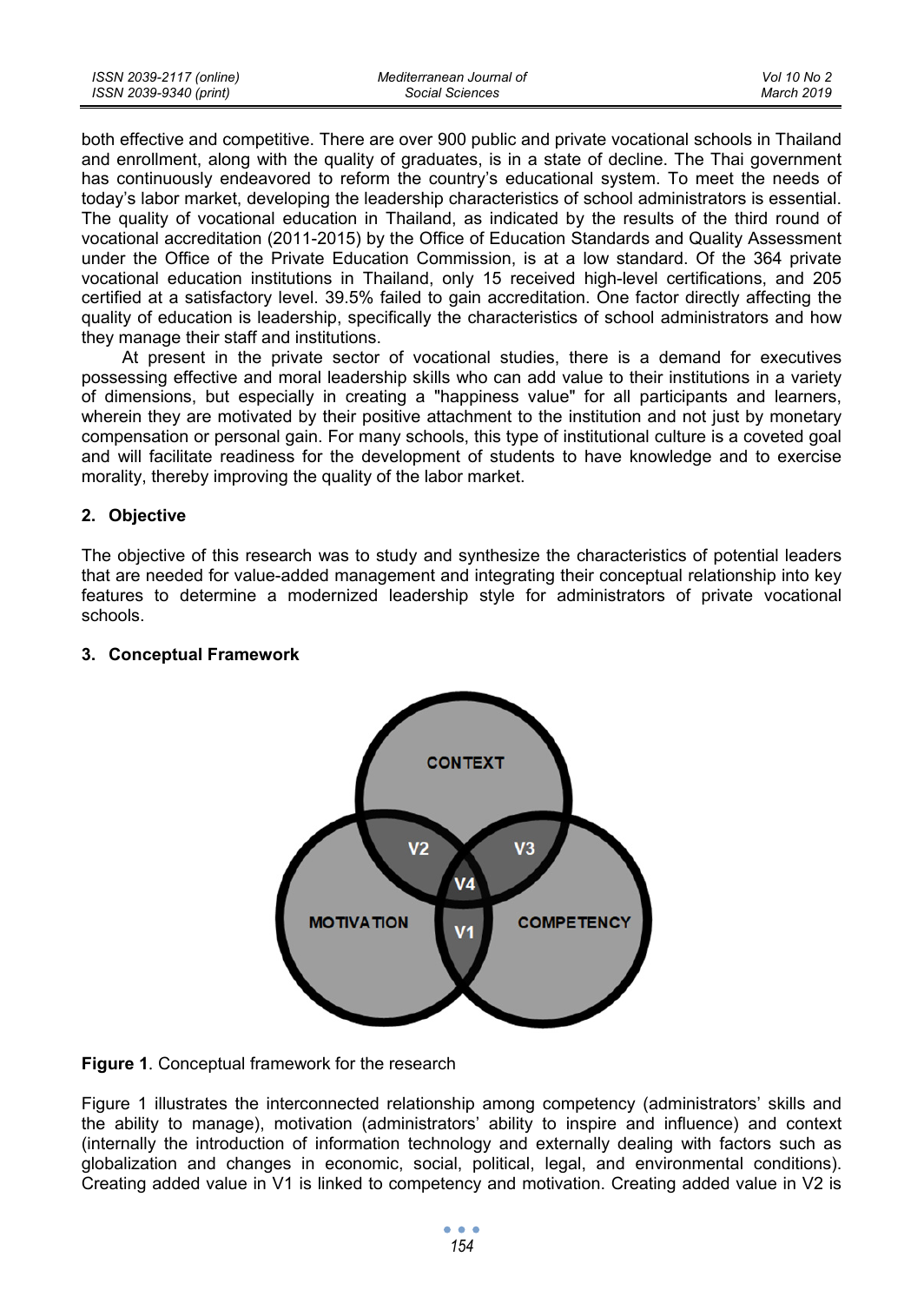| ISSN 2039-2117 (online) | Mediterranean Journal of | Vol 10 No 2 |
|-------------------------|--------------------------|-------------|
| ISSN 2039-9340 (print)  | Social Sciences          | March 2019  |

linked to motivation and context. Creating added value in V3 is linked to context and competency. Finally, creating added value in V4 in this stage involves the integration of competency and motivation within the context. This is the conceptual framework for this study of characteristics of leadership with value-added potential from management with the integration of relative features, most notably happiness value, for administrators of private vocational schools. Mosley, Pietri and Megginson (1996) concluded that leadership can be divided into 4 theoretical areas: 1) Trait Theories, 2) Behavioral Theories, 3) Situational Contingency Leadership Theories, and 4) Transformational Leadership Theories. New Leadership approaches were also introduced in the mid-1980s (Bass & Bass, 2008). This research looks into the synthesis of these leadership concepts and their relationship to each other as shown in the three circles in Figure 1, which illustrates areas with potential for added value in management.

The first circle to consider is that of competencies, which accounts for the development of human resources, their knowledge, and skills to work effectively. The research utilized the concept of Hongladarom & Wachiramatee (2015), which stated that ethics was the most important element in leadership. Ethical capital is one of the 8Ks, the others being human capital, intellectual capital, happiness capital, social capital, sustainability capital, information technology capital and intellectual capital. This is consistent with the new leadership theory of Chongvisal (2013) which stated that leadership includes service to others. The researcher also analyzed and utilized concepts of Greenleaf (2002), which posit that key leadership features include listening to others, understanding others, appreciating others, motivating and encouraging others, recognizing, persuading and influencing others, creating an overview, as well as having foresight, commitment, dedication, development, and community building. For spiritual leadership, Chongvisal's research (2013) also identified as notable traits motivation, attention and goodwill toward others, morality in work, the ability to think strategically, the building of social consciousness, and openness to accept truths. For authentic leadership, the research analyzed the concepts of Avolio, Walumbwa, & Weber (2009), which included as key elements self-awareness, moral self-regulation, relational transparency, and balanced processes.

The second circle represents motivation. While personnel may have knowledge, skills and adequate workplaces, they must also be encouraged, have a sense of satisfaction, good attitudes and willingness to work. Therefore, the motivation of personnel is necessary. The research analyzed the theories of Hongladarom (2012) and the 5Ks of creativity capital, knowledge capital, innovation capital, emotional capital, and cultural capital. In line with the findings of Avolio, Walumbwa, & Weber (2009), cross-cultural leadership is one of the modernized leadership components. This research also utilized concepts and theories of Grisham (2006), which include the following elements in leadership: trust, attention, change, authority, communication, and conflict management.

The final circle accounts for context and considers outside forces such as changes in globalization, economics, politics, law, and so on, and also internal forces including significantly the effect of introducing information technology systems into the organization to perform tasks. The integration of technology into organizational processes aligns modern leadership with the information technology capital component of Hongladarom's 8Ks. This is in line with the findings of Avolio, Walumbwa, & Weber (2009), which corroborates that technological leadership is one of the elements of modernized leadership. The research studied a variety of research on technological leadership and utilized the concepts of Boonchan (2011), which stated the need for technological vision, technological competence, professional development in technology, and technology integration in modernized leadership.

#### **4. Methodology**

This research studied and synthesized leadership characteristics that give modernized leaders the potential to generate added value for their organizations through their management, with the integration of V4 into V1 + V2 + V3 based on the conceptual framework of the research as the main feature of modernized leadership for administrators of private vocational schools. Results were determined using the Delphi Technique.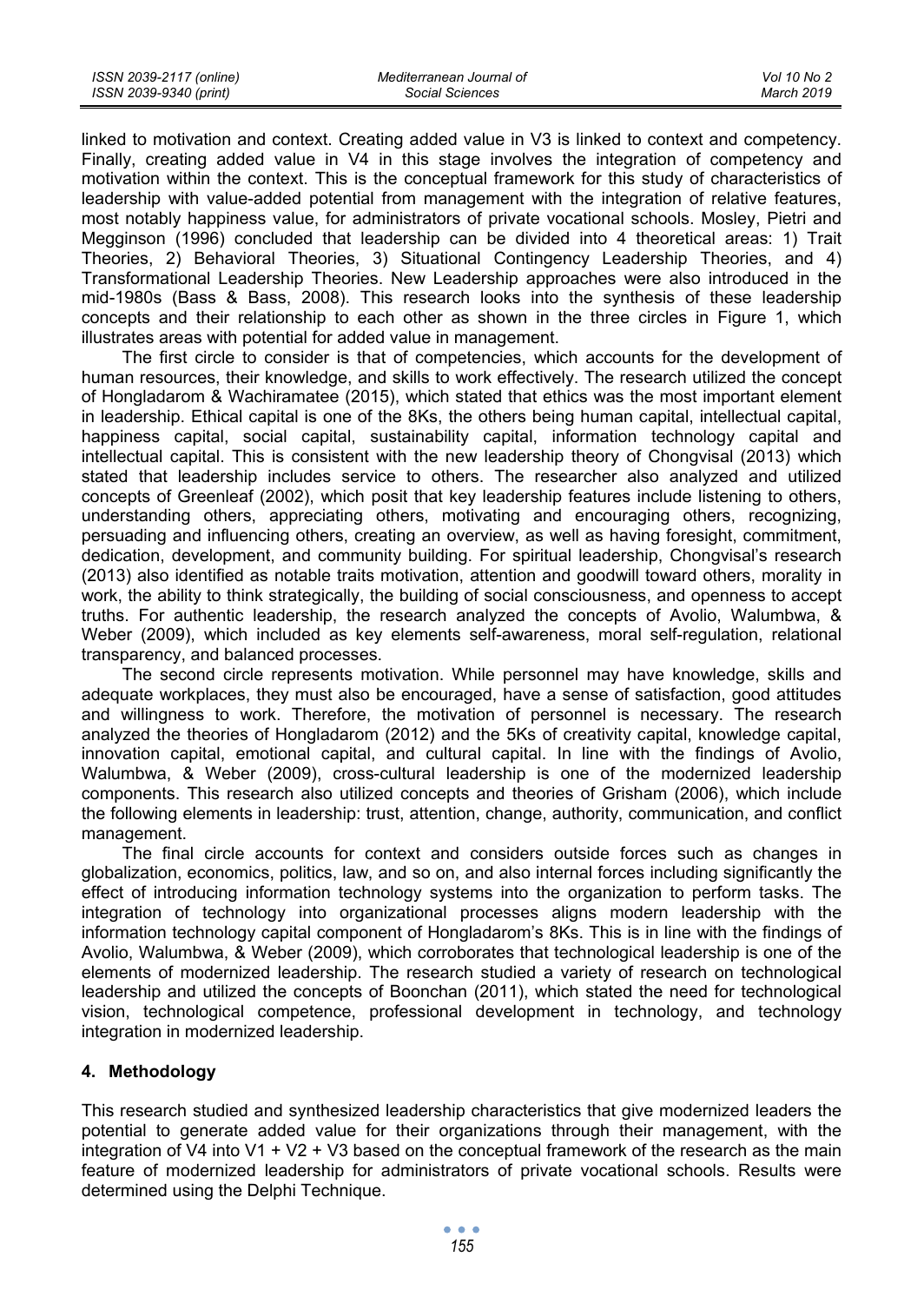#### *4.1 Population and Sample*

The sample group consisted of 20 qualified managers of vocational schools in both the private and government sector under the Office of the Vocational Education Commission of the Thai Ministry of Education. Each participant was a knowledgeable and experienced individual recognized in the field of education in Thailand. Of the sample, 9 had over 10 years of experience as a vocational school administrator, 4 were former school directors specializing in vocational education leadership, 3 were instructors who teach in the field of leadership or related subjects, with significant research conducted in that area, and 4 were specialists in leadership training.

#### *4.2 Research Tools and Data Analysis*

The instruments used for data collection were questionnaires that explored the potential leadership characteristics of value-added management with the integration of V4 into V1 + V2 + V3 based on the conceptual framework of the research as the main feature of modernized leadership for administrators of private vocational schools, given in 3 rounds.

The first round utilized an open-ended questionnaire to obtain the results pertaining to modernized leadership qualifications based on the conceptual framework of the research. This first open-ended questionnaire was given to the 20 individuals in the sample group along with interviews at their convenience to determine which leadership characteristics having the potential to generate added value from management should be included and also to determine the IOC value of the research. This stage was conducted by a board of 5 experts in vocational education administration, with the open-ended questionnaire consistent to the research objective and conceptual framework. For the second round, a subsequent questionnaire was then sent to the 20 respondents to generate rating scales after the first questionnaire was used to synthesize the characteristics of modernized leaders.

After data was compiled from the second questionnaire, the median, mean, and quartile range were analyzed and then used to formulate the third questionnaire for the final round. This third questionnaire was similar to the second but would also indicate the median score and display the position for responses. The results of the second round of questionnaire responses along with this third questionnaire were sent back to the 20 original respondents to review and either confirm or amend their responses.

#### **5. Results**

The results gathered from the questionnaires using the base statistics with standard deviation equal to 5 showed no significant differences in the responses regarding each issue. The average and interquartile range were used for analysis of the research, with results as follows:

**Table** 1**.** Mean scores and interquartile ranges of leadership features for value creation through management

| #   | Leadership Characteristics with Potential for Adding Value Through<br><b>Management</b> | average | interquartile<br>range |
|-----|-----------------------------------------------------------------------------------------|---------|------------------------|
|     | 1. Potential for Ideas & Creativity                                                     |         |                        |
| 1.1 | has skills in analysis, synthesis, and logic                                            | 4.70    | (0.75)                 |
| 1.2 | has holistic vision, encourages quality and drives good citizenship                     | 4.65    | (1.00)                 |
| 1.3 | is ethical, adheres to the Sufficiency Economy and tries to benefit all parties         | 4.80    | (0.00)                 |
| 1.4 | creates strength through ideas and solves problems systemically                         | 4.45    | (1.00)                 |
| 1.5 | has positive initiative, focuses on participation                                       | 4.75    | (0.00)                 |
| 1.6 | plans for staff and student happiness in work and learning                              | 4.60    | (1.00)                 |
| 1.7 | integrated thinking to produce results that add value                                   | 4.75    | (0.00)                 |
| 1.8 | can set action plans and policies to follow vision and accomplish goals                 | 4.75    | (0.75)                 |
|     | 2. Work Processes                                                                       |         |                        |
| 2.1 | is virtuous in practice                                                                 | 4.60    | (1.00)                 |
|     | 2.2 can implement plans with good governance for compliance and sustainability          | 4.65    | (1.00)                 |

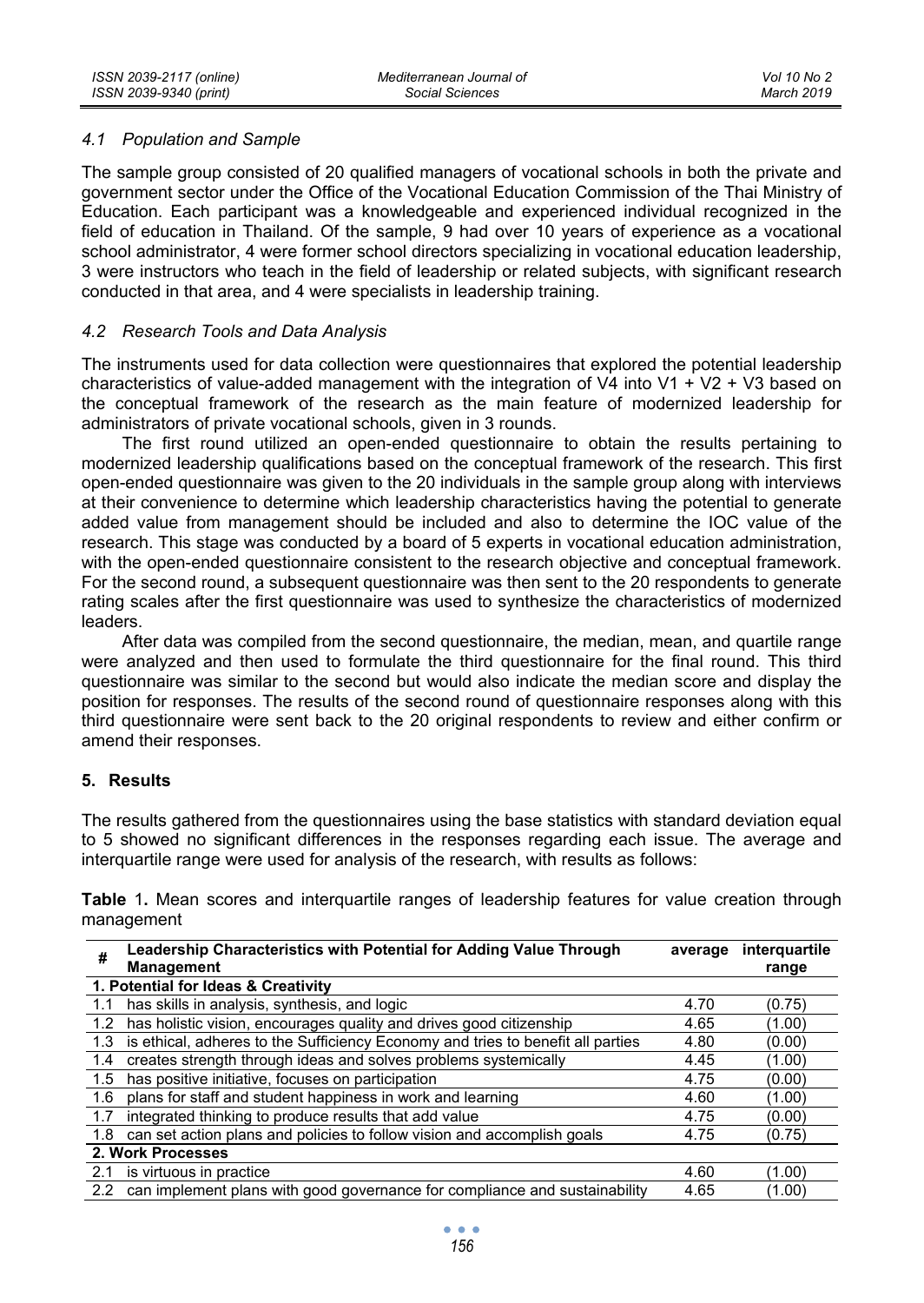| #   | Leadership Characteristics with Potential for Adding Value Through<br>Management |      | average interquartile<br>range |
|-----|----------------------------------------------------------------------------------|------|--------------------------------|
| 2.3 | is systemic and transparent, utilizing PDCA for continuous improvement           | 4.65 | (1.00)                         |
| 2.4 | is proactive, fast-acting and responsible                                        | 4.70 | (0.75)                         |
| 2.5 | encourages learning by doing (problem-based learning, situational learning)      | 4.70 | (0.00)                         |
| 2.6 | uses strategies to develop all by understanding, accessing, and developing       | 4.60 | (1.00)                         |
| 2.7 | encourages knowledgeability, self-efficacy, and sustainability                   | 4.70 | (1.00)                         |
| 2.8 | evaluates effectiveness confidentially, focus on research and development        | 4.55 | (1.00)                         |
|     | 3. Interpersonal Relationships                                                   |      |                                |
| 3.1 | ready to listen, counsel and support                                             | 4.80 | (0.00)                         |
| 3.2 | encourages morality, kindness, generosity, understanding                         | 4.70 | (0.75)                         |
| 3.3 | promotes Dharma in practices, is self-conscious                                  | 4.55 | (1.00)                         |
| 3.4 | is persuasive and allows for differences of opinion                              | 4.75 | (0.75)                         |
| 3.5 | promotes various methods of individual development                               | 4.75 | (1.00)                         |
| 3.6 | creates partnerships to form networks to deal with change                        | 4.65 | (1.00)                         |
|     | 4. Communication                                                                 |      |                                |
| 4.1 | is skillful in both internal and external communication                          | 4.70 | (0.00)                         |
| 4.2 | promotes use of information technology & social media                            | 4.70 | (0.75)                         |
| 4.3 | uses communication to foster good attitudes and sustainable collaboration        | 4.65 | (0.75)                         |
| 4.4 | has screening and verification system for accurate communication                 | 4.65 | (1.00)                         |
| 4.5 | freely exchanges information, both positive and negative, for development        | 4.80 | (1.00)                         |
|     | 5. Information Systems Technology                                                |      |                                |
| 5.1 | promotes correct use of technology in teachers, students and staff               | 4.75 | (0.00)                         |
| 5.2 | uses technology as tool in information gathering, usage and storage              | 4.80 | (0.00)                         |
| 5.3 | makes technology accessible and attractive to develop staff and student skills   | 4.75 | (0.75)                         |
| 5.4 | integrates information to facilitate workflow                                    | 4.75 | (0.00)                         |
|     | 5.5 sees worth and takes advantage of evaluations and enhancements               | 4.70 | (0.75)                         |

**Source:** Calculations based on data from questionnaire results using Delphi method

From Table 1, the mean and interquartile range for the potential of value creation in leadership can be identified through the integration of the relevant components following data gathered from the three rounds of questionnaires.

For the potential for ideas and creativity, based on the average values, ethics and morality, adherence to Thailand's sufficiency economy and creating a "win-win" scenario benefitting all parties ranked highest as desired characteristics for modernized leadership. This is followed by important features such as having creativity and initiative to solve problems and encouragement of participation, the ability to integrate ideas to achieve added-value and being able to set action plans and policies to follow a vision and accomplish goals. Planning for staff and student happiness in work and learning had the lowest average. When considering the interquartile range, having holistic vision, encouraging quality and driving good citizenship, creating strength through ideas, solving problems systemically and planning for staff and student happiness in work and learning had the widest range while adherence to Thailand's sufficiency economy and creating a "win-win" scenario benefitting all parties, having creativity and initiative to solve problems, encouragement of participation, and having integrated thinking to produce results that add value had the narrowest range.

For work processes, based on average values, it was found that being proactive, fast-acting and responsible for the best work, being virtuous in practice, being systemic and transparent, utilizing PDCA for continuous improvement, encouraging learning by doing (problem-based learning, situational learning) and support for the development of teachers, staff and learners to attain valuable results for self and organizational sustainability had the highest average and confidential evaluation of effectiveness, focus on research and development along with 360-degree evaluation throughout the organization, and focus on research and development for continuous sustainability had the lowest mean score. When considering the interquartile range, it was found that being virtuous in practice, having the ability to implement plans with good governance for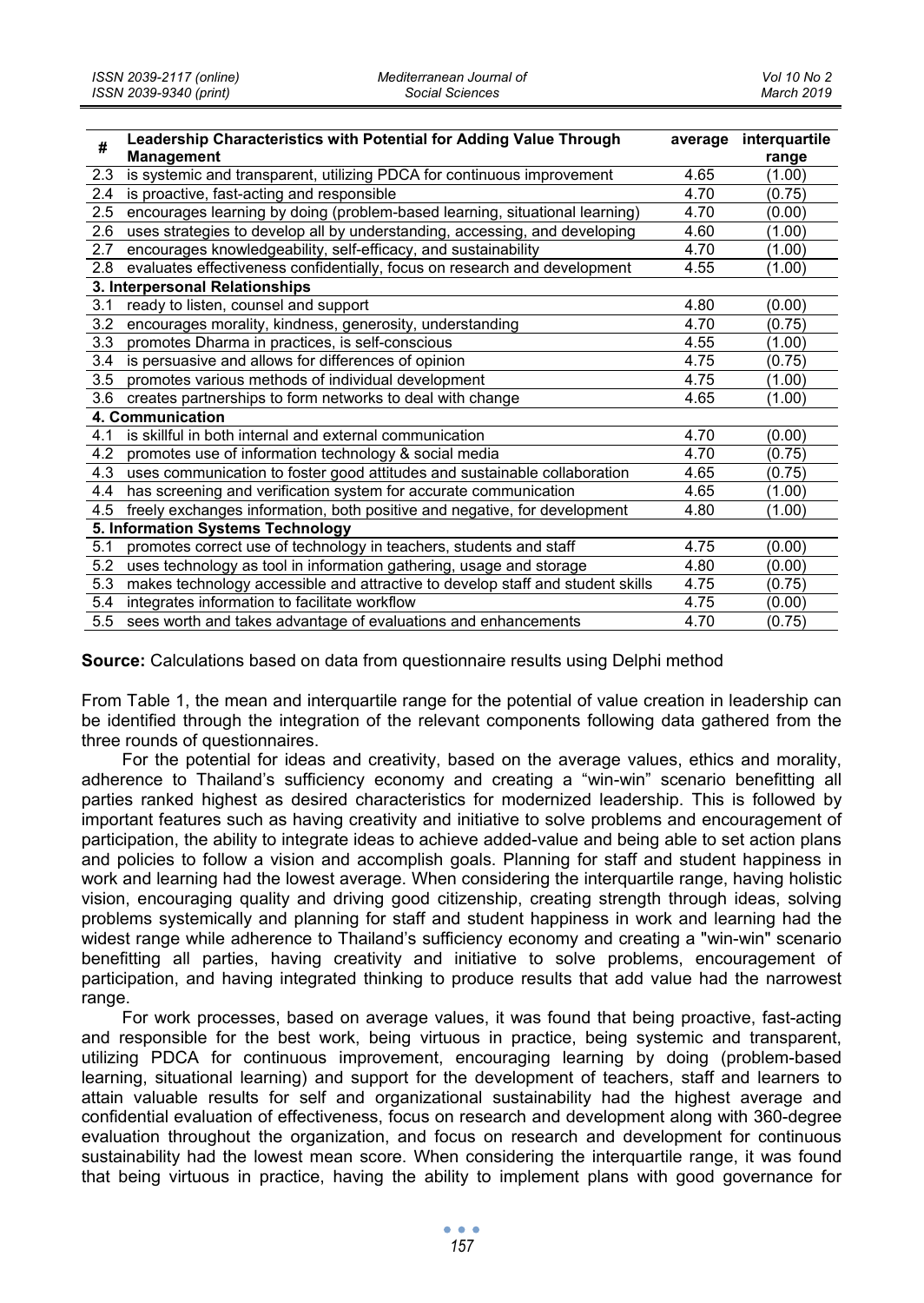| ISSN 2039-2117 (online) | Mediterranean Journal of | Vol 10 No 2 |
|-------------------------|--------------------------|-------------|
| ISSN 2039-9340 (print)  | Social Sciences          | March 2019  |

compliance and sustainability, being systemic and transparent, utilizing PDCA for continuous improvement, usage of strategies to develop all through understanding, accessing, and developing, encouragement of knowledgeability, self-efficacy and sustainability, confidential evaluation of effectiveness and focus on research and development for sustainability had the widest range and leads the learning process. Areas of learning by doing, problem-based learning and situational learning, had the narrowest range.

For interpersonal relationships, based on the average values, readiness to listen, counsel and support had the highest average, followed by being persuasive and allowing for differences of opinion, promotion of various methods of individual development, encouragement of morality, kindness, generosity, and understanding, promotion of Dharma in practices, and being selfconscious. When considering the interquartile value, promotion of various methods of individual development and creation of partnerships to form networks to deal with change had the widest range and being ready to listen, counsel and support had the narrowest range.

For communication, based on the average values, the ability to freely exchange information both positive and negative for development had the highest average, followed by being skillful in both internal and external communication both one-way and two-way, promotion of the use of information technology and social media, and using communication to foster good attitudes and sustainable collaboration. Having a screening and verification system for accurate communication had the lowest average. When considering the interquartile value, it was found that having a screening and verification system for accurate communication and the free exchange of information both positive and negative for institutional development had the widest range and being skillful in both internal and external communication both one way and two way had the narrowest range.

For information systems technology, based on the average values, using technology as a tool in information gathering, usage and storage had the highest average, followed by the promotion of correct use of technology in teachers, students and staff, making technology accessible and attractive to develop staff and student skills, and integration of information to facilitate workflow. Recognition of information systems technology's worth and taking advantage of evaluations and enhancements had the lowest average. When considering the interquartile value, making technology accessible and attractive to develop staff and student skills and taking advantage of evaluations and enhancements had the widest range while the promotion of correct use of technology in teachers, students and staff, using technology as a tool in information gathering, usage and storage, and integration of information to facilitate workflow had the narrowest range.

#### **6. Discussion**

The research synthesized result findings using the Delphi method and conducted further statistical analysis using average values instead of the standard and interquartile range in analyzing the results of the third round of questionnaire where the clear significance of each of the issues was evident. The analysis shows the highest and lowest average values with an interquartile range from wide to narrow. However, the analysis did not reveal significant differences between the importance of each of the features, with the mean being 5 for each. There are five main areas of characteristics of leadership with potential for added value management by integrating relevant features from modernized leadership of administrators in private vocational education institutes, with statistical significance from high to low. Because they have the same median, all the characteristics are deemed significant.

For the potential for ideas and creativity, there are 7 characteristics: 1. adherence to Thailand's sufficiency economy and creating a "win-win" scenario benefitting all parties, 2. having positive initiative, being able to solve problems and engagement in creative thinking, 3. integration of ideas to achieve added value, 4. having the ability to set action plans and policies to follow vision and accomplish goals, 6. having skills in analysis, synthesis and logic, and 7. planning for staff and student happiness in work and learning.

For work processes, there are 8 characteristics: 1. being proactive, fast acting and responsible, 2. learning by doing, including problem-based, situational-based, and professional learning, 3. encouragement of knowledgeability, self-efficacy, and sustainability, 4. being systemic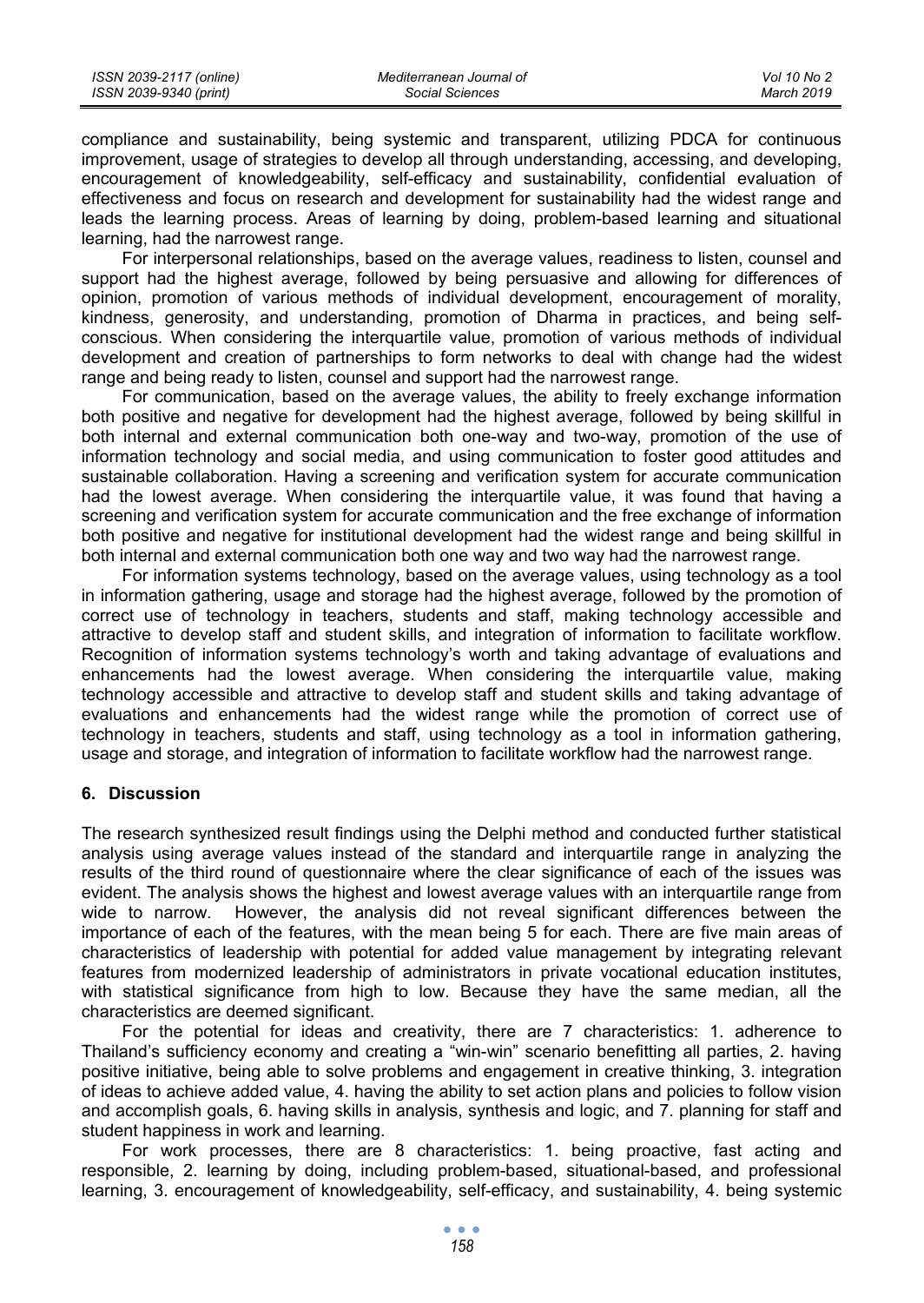| ISSN 2039-2117 (online) | Mediterranean Journal of | Vol 10 No 2 |
|-------------------------|--------------------------|-------------|
| ISSN 2039-9340 (print)  | Social Sciences          | March 2019  |

and transparent, utilizing PDCA for continuous improvement, 5. ability to implement plans with good governance for compliance and sustainability, 6. being virtuous in practice, 7. being able to use strategies to develop all by understanding, accessing, and developing, and 8. confidential evaluation of effectiveness, with a focus on research and development.

For human relations, there are 6 characteristics: 1. readiness to listen, counsel and support, 2. persuasiveness and allowance for differences of opinion, 3. encouragement of morality, kindness, generosity, understanding, 4. creation of partnerships to form networks to deal with change, 5. selfconsciousness and promotion of Dharma in practices, and 6. promotion of various methods of individual development.

For communication, there are 5 characteristics: 1. having free exchange of both positive and negative information for development, 2. being skilled in both one-way and two-way communication, 3. promotion of the use of information technology and social media, 4. use of communication to foster good attitudes and sustainable collaboration, and 5. having a screening and verification system for accurate communication.

For information systems technology, there are 5 features: 1. usage of technology as a tool in information gathering, usage and storage, 2. promotion of correct use of technology in teachers, students and staff, 3. making technology accessible and attractive to develop staff and student skills, 4. integration of information to facilitate workflow, and 5. recognition of technology systems' worth and taking advantage of evaluations and enhancements.

The five areas mentioned above were determined from the research results and encompass important features in management that give leadership the potential to create added value by integrating these interrelated elements to generate "Happiness Value", which is an integral attribute for modernized leadership.

From the findings, desirable leaders must possess morals, ethics, intelligence, creativity, and act innovatively and sustainably. It is most important for modernized leaders to lead by developing both morals and ethics in their workers and to be provided with long-term management training to focus on the creation of added value for the organization. Leadership involves many interrelated aspects, such as service leadership, spiritual leadership, cross-cultural leadership and technological leadership (Avolio, Walumbwa, & Weber, 2009) and the findings of this research show that modernized leadership must be multi-dimensional, in line with the research of Noparootjinda (2010) which concluded that leaders must have vision, adaptability, professionalism and ethics and offer leadership that is individualized, inspirational and forward-looking especially in terms of technology integration. "Happiness Value" and job satisfaction are very important factors in organizational and human resource management which greatly affects the individual. It acts as motivation for the workforce and encourages its performance to be more effective and positively impactful to the work environment in order to account for happiness (Sintanapanya, 2014) Administrators, instructors, and students together work in the fullest capacity and most importantly for vocational schools the output is graduates who were taught and positively affected by teachers who work happily. This is the result of factors that affect the happiness of teachers in the areas of work environment, administrative leadership, compensation, work characteristics and interpersonal relationships. Leadership is important in creating a happiness value in organizations and key factors are being intellectually capable, adaptable, using knowledge, skills, and experience to reach goals, having initiative, being tolerant, and possessing emotional stability. Leaders' mental intelligence enhances an organization's interpersonal relationships, influencing interaction among colleagues, increasing satisfaction, fostering a healthy working environment and providing adequate welfare to increase the happiness value in work, which inspires greater commitment to the organization (Panyapinitnukul, 2012). Happiness can be created in many ways and the public can benefit from policies that aim to promote good health, family bonds, quality experiences in the community, in work and in life. Therefore, governing bodies need to realize that happiness is valuable and set policies accordingly (Senasu, 2016). Happiness is of great value to the functioning and sustainable prosperity of society and can be measured either one condition at a time or through interconnected elements. It is intrinsically linked to the cultural values that inform the process of arriving at a positive assessment and represents the desirable experiences which inform one's conception of a full and meaningful life. (Walker & Kavedžija, 2015).